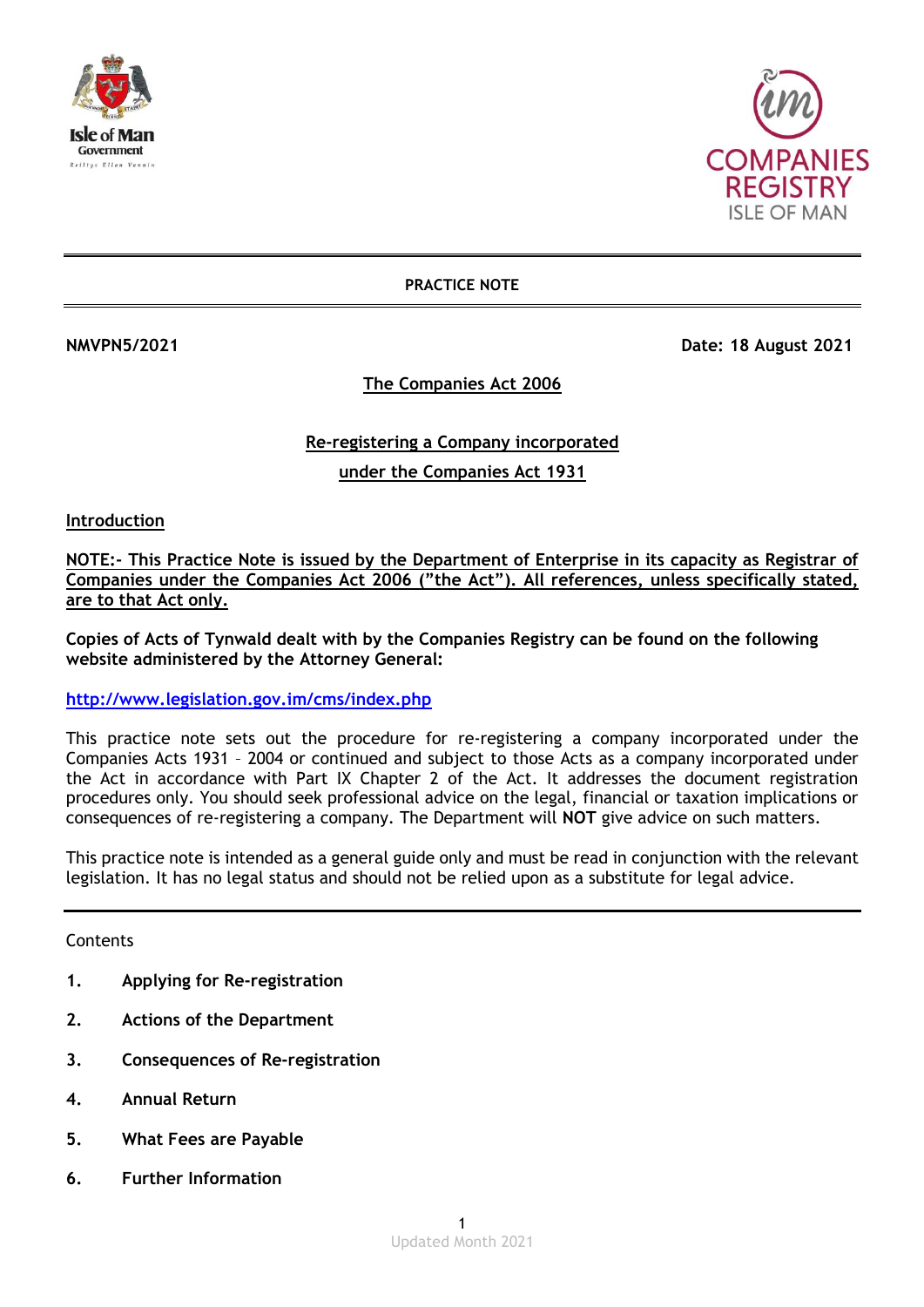# **1. Applying for Re-registration**

1.1 Any company which is incorporated under the Companies Acts 1931 - 2004 or has been continued and is subject to those Acts can apply to be re-registered as a company incorporated under the Act. However, it may only apply to be re-registered as a company of the same type as it was before, i.e. a company limited by shares or guarantee or both, or an unlimited company with or without shares.

#### 1.2 **Before applying to the Department for re-registration, you must ensure that the following things have been done:**

- 1. If the company is involved in any activity that is licensable in the Isle of Man, it should contact the appropriate regulator or licensing body at an early stage to ensure that there are no regulatory issues. If you need guidance on any aspect of the regulatory functions of the Isle of Man Financial Supervision Authority, please contact a member of the Supervision Team on 689300 or send an e-mail to [info@iomfsa.im](mailto:info@iomfsa.im).
- 2. Arrange for the existing company to pass a resolution authorising its re-registration and adopting new memorandum and articles. This resolution must be passed by members (or classes of members) holding at least 75% of the voting rights. A copy of this resolution must be filed along with the application.
- 3. You must prepare a Memorandum complying with section 149(2) of the Act. The Memorandum may also contain a statement under section 149(3). You will also need to prepare Articles if the company is not going to adopt the relevant model articles. A copy of each of these documents must be filed with the application.

**PLEASE NOTE:** There are no model articles prescribed for a protected cell company, and you will need to adopt a complete set.

- 4. The registered agent named in the new memorandum of the company must complete the Application Form IM21.
- 1.3 **PLEASE NOTE – The items listed above relate ONLY to the procedure for applying to the Department for re-registration. This paragraph does NOT cover any other legal and/or financial enquiries that you ought reasonably to make depending on why you wish to reregister the company.**

# **2. Actions of the Department**

- 2.1 On delivery of the documents listed in paragraph 1.2, the Department will register the Memorandum and Articles submitted with the application, provided that the company name has not changed or, if a change is proposed, approval has been obtained for the new name. We will allot a unique number to the company and issue it with a certificate of re-registration, and register a copy of that certificate. The certificate is conclusive evidence that the requirements of re-registration have been complied with.
- 2.2 As the Department is the Registrar, we will treat the issue of the certificate of re-registration as deemed delivery of the certificate under section 16A(2) of the Companies Act 1931 and the certificate of de-registration under section 16A(4) will be issued automatically.
- 2.3 If the Department refuses to accept the Memorandum and Articles for registration, you have, under section 208(4) of the Act, the right of appeal to the Isle of Man High Court of Justice against such refusal.
- **3. Consequences of Re-registration**